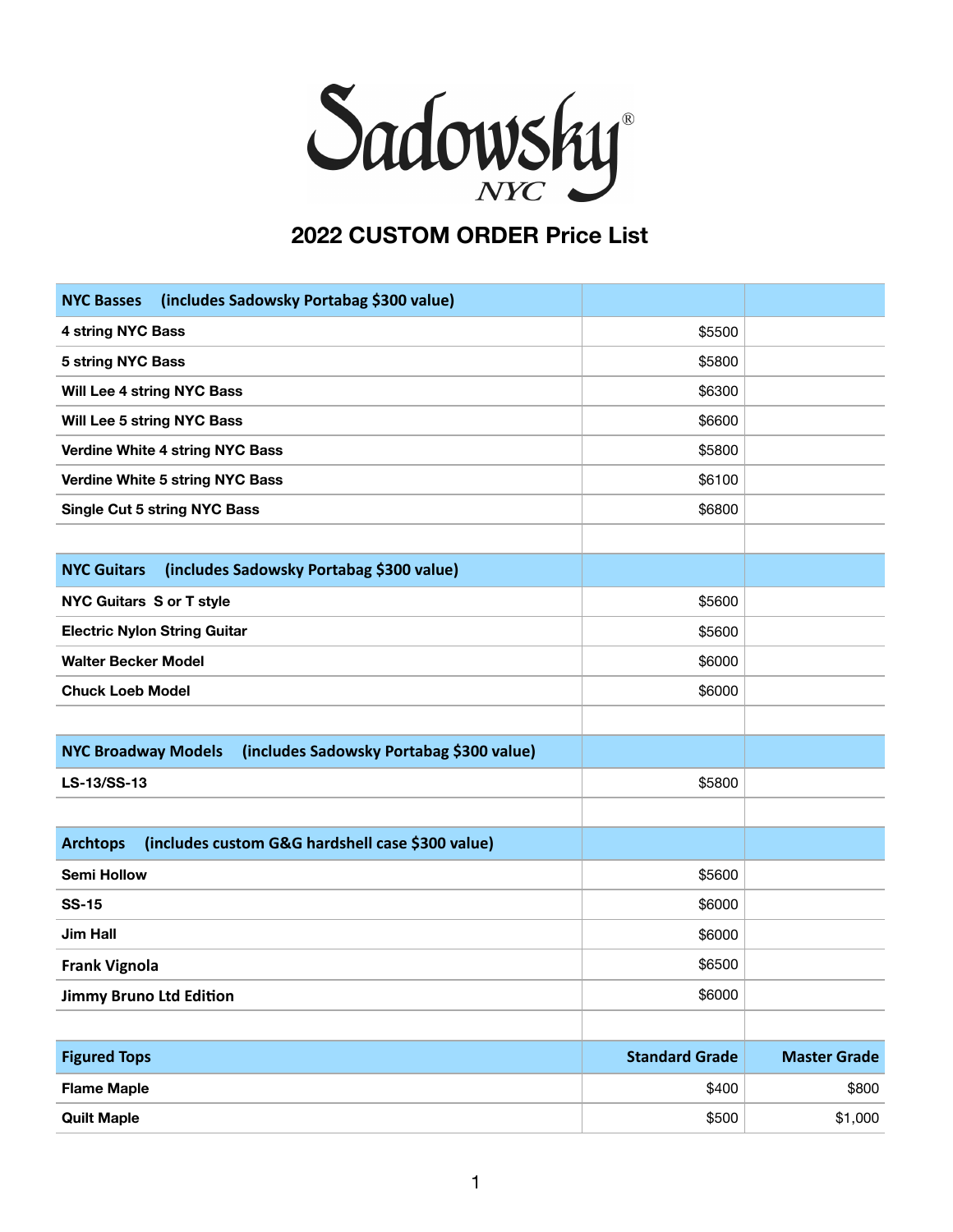| T'zlam                             | \$400 | N/A     |
|------------------------------------|-------|---------|
| <b>Myrtle</b>                      | \$400 | N/A     |
| Walnut                             | \$400 | \$1,000 |
| <b>Mango</b>                       | \$600 | N/A     |
| <b>Spalted Maple w/accent line</b> | \$600 | \$1,200 |
| <b>Burl Maple w/accent line</b>    | \$600 | \$1,200 |
| Koa                                | \$500 | \$1,200 |
| <b>Tasmanian Blackwood</b>         | \$500 | \$800   |
| Cocobolo                           | N/A   | \$800   |
| <b>Macassar Ebony</b>              | N/A   | \$800   |
| <b>Ziricote</b>                    | N/A   | \$800   |
| Amboyna Burl                       | N/A   | \$800   |
| <b>Buckeye Burl w/ accent line</b> | N/A   | \$1,500 |
|                                    |       |         |

| <b>Fingerboards</b>                                | <b>Standard Grade</b> | <b>Master Grade</b> |
|----------------------------------------------------|-----------------------|---------------------|
| <b>Maple or Morado</b>                             | No upcharge           | N/A                 |
| <b>Roasted Maple, unfigured</b>                    | \$150                 | N/A                 |
| <b>Birdseye or Flame Maple</b>                     | \$250                 | \$400               |
| <b>Roasted Flame Maple</b>                         |                       | \$400               |
| <b>Madagascar Rosewood</b>                         | \$400                 | N/A                 |
| <b>Amazon Rosewood</b>                             | \$400                 | N/A                 |
| <b>Brazilian Rosewood (US only)</b>                | \$500                 | \$750               |
| <b>Ebony (Guitar)</b>                              | \$200                 | N/A                 |
| Ebony (4 string)                                   | \$250                 | N/A                 |
| Ebony (5 string)                                   | \$300                 | N/A                 |
|                                                    |                       |                     |
| <b>Neck Woods</b>                                  |                       |                     |
| <b>Maple</b>                                       | No upcharge           | N/A                 |
| <b>Roasted Maple, unfigured</b>                    | \$200                 | N/A                 |
| <b>Mahogany</b>                                    | \$400                 | N/A                 |
| Roasted Maple, Master Grade Flame                  | N/A                   | \$800               |
|                                                    |                       |                     |
| <b>Body Woods</b>                                  |                       |                     |
| Alder or Okoume (lightweight, similar to Mahogany) | No upcharge           |                     |
| <b>Swamp Ash</b>                                   | \$200.00              |                     |